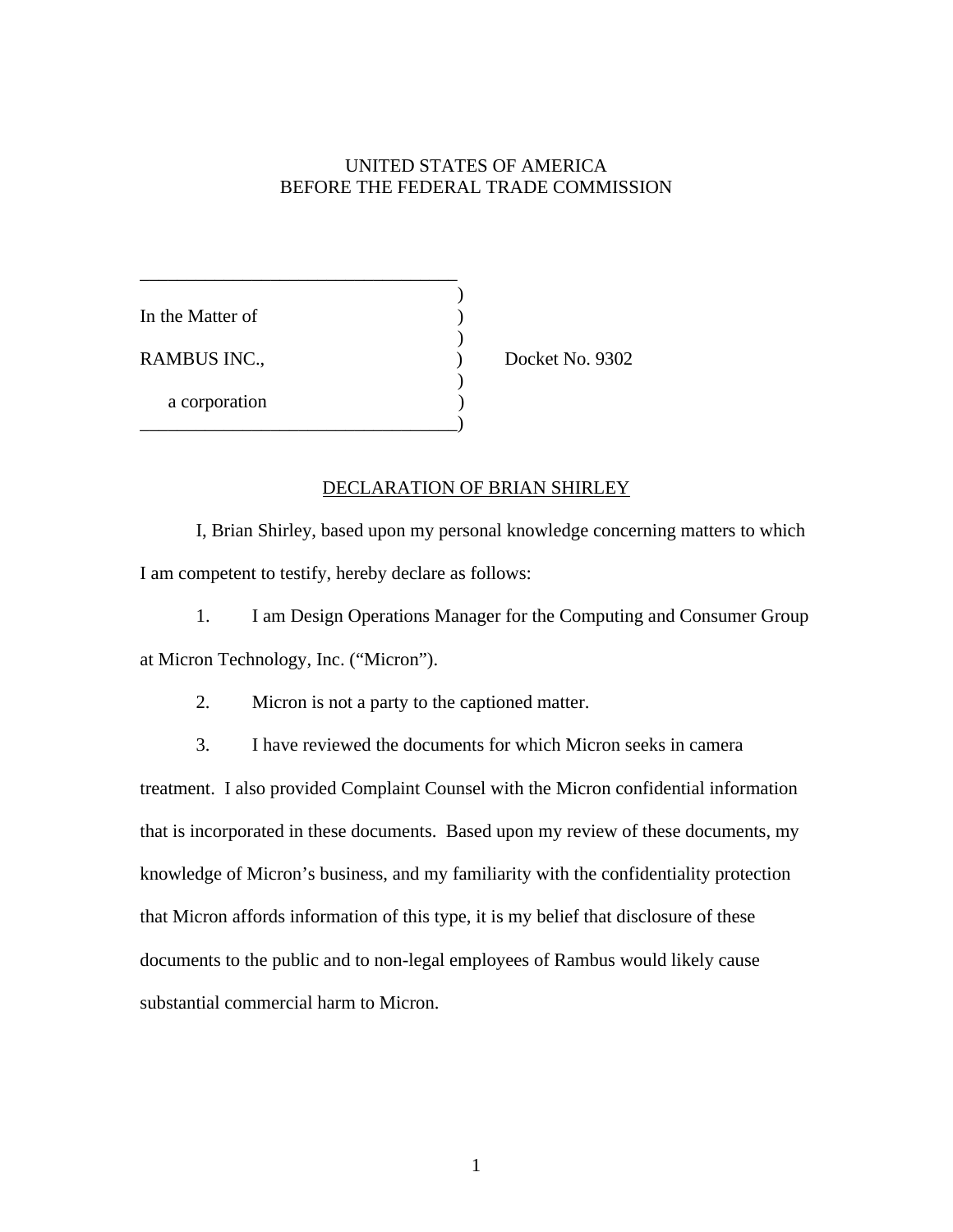5. The documents in question contain highly sensitive, non-public information regarding Micron's [cost structure, historical output, etc.] This information is held in strict confidence by Micron technology.

8. I believe that if the confidential information in these documents is disclosed to the public, Micron is likely to suffer serious competitive harm because competitors, including Rambus, would have access to information that could allow them to shape their pricing or other competitive strategies to take advantage of non-public facts about Micron's capacity and costs.